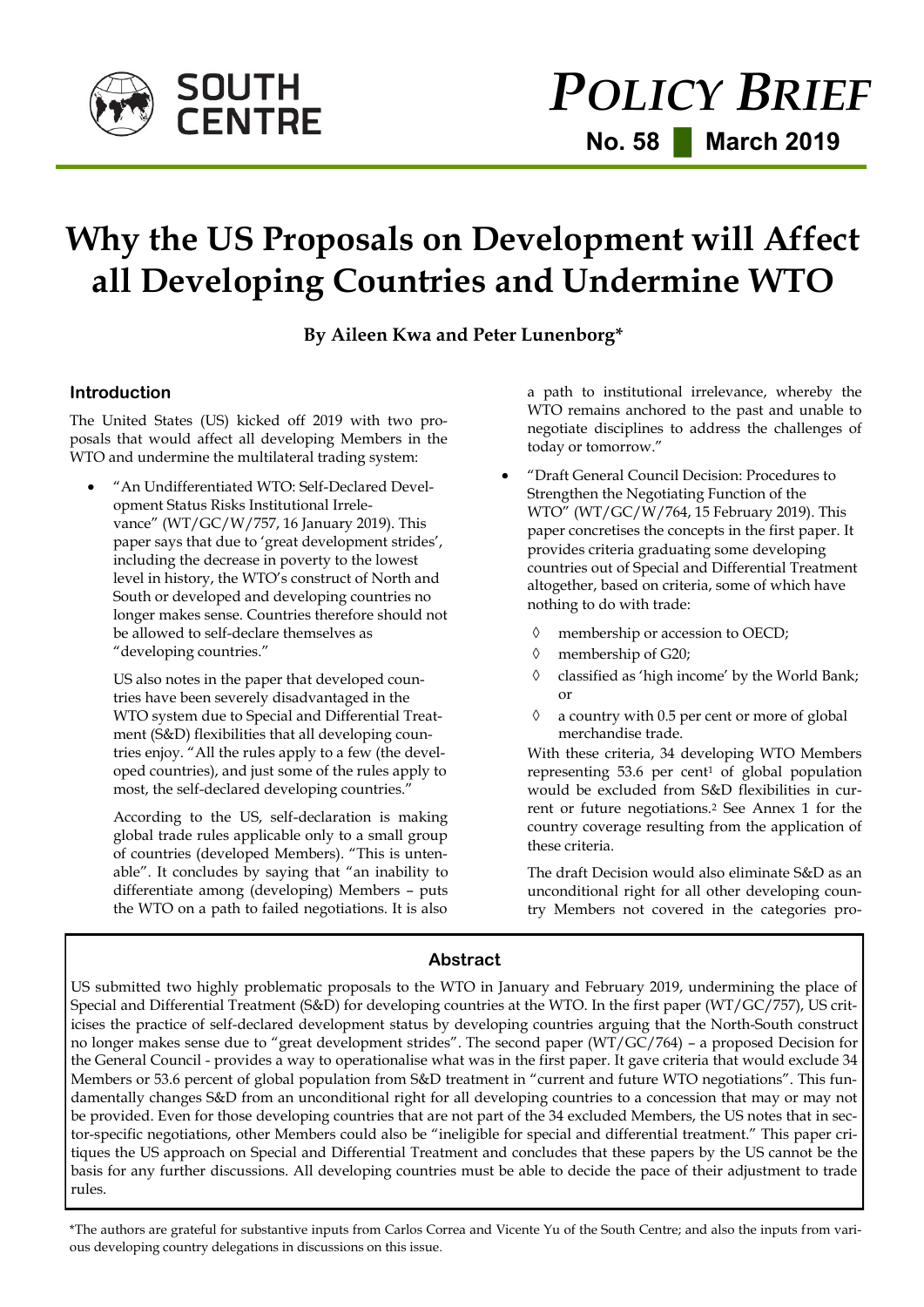posed by the US. It states: "Nothing in this Decision precludes reaching agreement that in sectorspecific negotiations other Members are also ineligible for special and differential treatment". What this suggests is that for current and future negotiations, S&D may be provided to some developing Members, but this would have to be negotiated based on criteria that will be devised during the negotiations. I.e. no Member is guaranteed S&D flexibilities.

In response to the US first paper (WT/GC/W/757), China, India, South Africa and Venezuela, Laos, Bolivia, Kenya and Cuba, Central African Republic and Pakistan came up with a counter-narrative (WT/GC/W/765/Rev.2).<sup>3</sup> Using a broad range of indicators, they illustrate the point that the development divide (economic and in human development terms) is still very much present between developed and developing countries. Therefore, the:

> "self-declaration of developing Member status, a fundamental rule in the WTO, has proven to be the most appropriate classification approach to the WTO. Despite the impressive economic progress made by many developing Members over the past decades, development divide persists and has actually widened. Further, developing Members continue to confront many formidable challenges, which underscores the continued relevance of S&DT provisions in their favour… Any attempt to dilute S&DT would be in conflict with the fundamental premise of equity and fairness that underpins an international treaty framework in a context of a Membership as diverse as that of the WTO."

## **II. Analysis of US Proposed "Draft General Council Decision: Procedures to Strengthen the Negotiating Function of the WTO"**

The analysis in this note focuses on the second referred-to US paper (WT/GC/W/764, 15 February 2019) although generic comments on S&D also apply to US' approach outlined in its first paper.

#### **1. S&D is a Critical Part of the WTO System, Without Which Some Developing Countries Would Never Have Become WTO Members**

Special and Differential treatment (S&D) is a right given to all developing Members due to the uneven level of development between developed and developing Members. This development divide still exists today (see Annex 2 for per capita GDP). It is also evidenced in the UNDP's Human Development Index (see Annex 3), and as noted above, is covered in the submission by China, India, South Africa and Venezuela et al. (WT/GC/W/765/Rev.2).

S&D is an integral part of the WTO rules provided to developing countries to adjust to trade rules at their pace and in accordance with their level of development. This choice must be preserved. Many developing countries became WTO Members because S&D was part of the architecture of rules, without which they may never have become Members.

## **2. US Seeks Fundamental Changes to the S&D / Development Acquis of the Multilateral Trading System**

## **i. With the US Language in W764, there are No Guarantees of S&D for Any Country, not Even LDCs**

With the last sentence in its submission "Nothing in this Decision precludes reaching agreement that in sectorspecific negotiations other Members are also ineligible for

## **What are Concessions, Rights, and Entitlements?**

Concession is something that is allowed or given up, often in order to end a disagreement, or the act of allowing or giving this. It has both an inferior status to and a less permanent existence than rights, being subject to revocation or to the imposition of conditions on its exercise.

The word "right," designates an entitlement that can be asserted affirmatively and which cannot be removed.

An entitlement is a provision made in accordance with a legal framework, for example, of a society. Typically, entitlements are based on concepts of principle ("rights") which are themselves based in concepts of social equality or enfranchisement.

The proponents also note that "Unless we are willing to properly address the practical demands and specific difficulties of the developing Members as well as the reversed S&DT for developed Members, we will never be able to encourage them (developing Members) to fully participate in and make due contributions to the future negotiations". They conclude with a final observation: "If the promise of taking everyone along is a desirable objective to be fulfilled and if inclusiveness as to be ensured then S&DT for all developing Members is the obvious solution."

special and differential treatment," the US seems to aim at effectively destroying the concept of S&D and eliminates it as a right for all developing countries. There are not even guarantees for LDCs.

This is despite the fact that developed countries enjoy a considerable number of flexibilities which have not been granted to developing countries i.e. "reverse S&D" provisions (a non-exhaustive list is provided below). Section 5.2 of the China, India, South Africa and Venezuela et al submission also provides a detailed exposé of "reverse S&D" for developed Members in the GATT/WTO.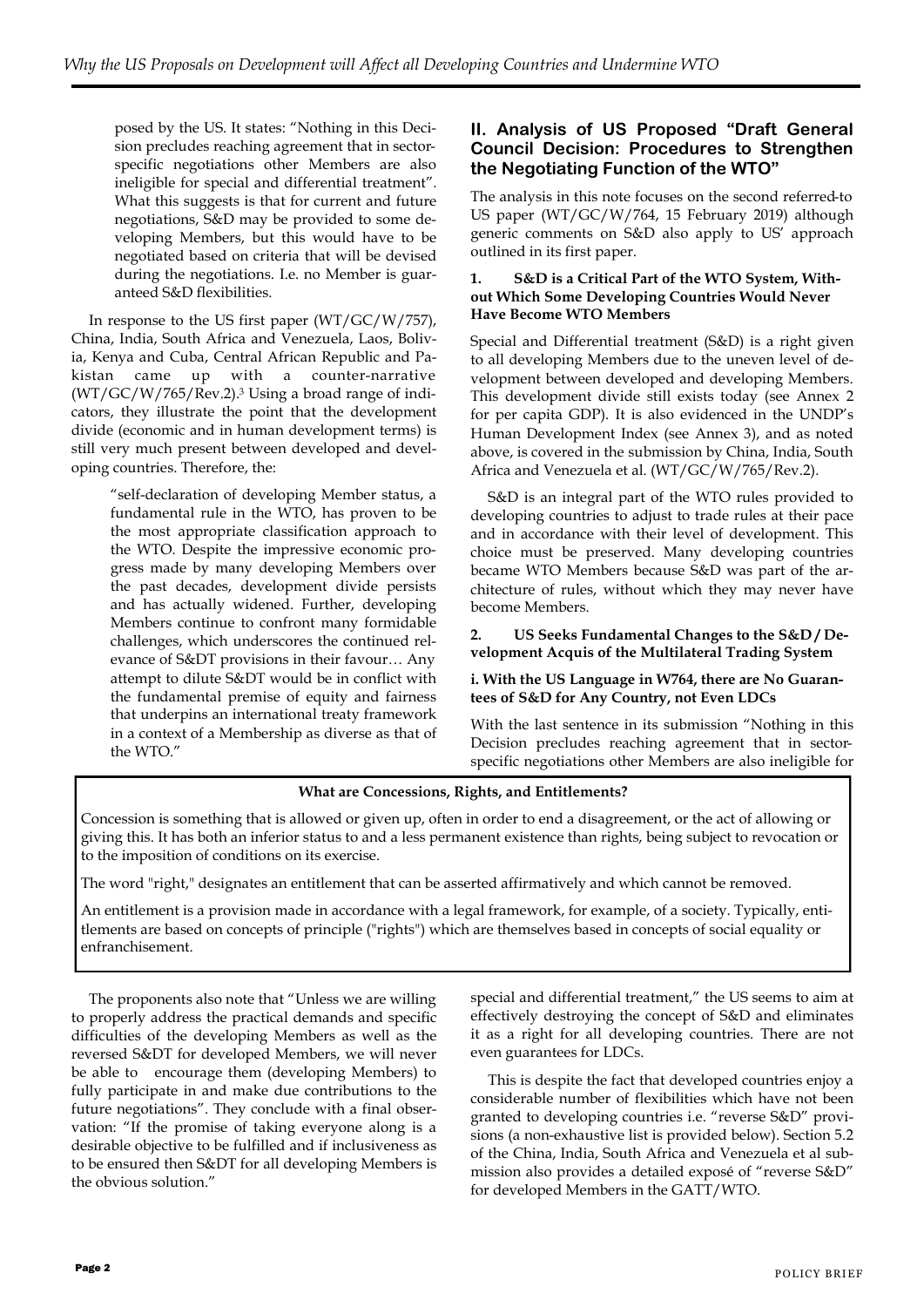## **ii. Transforming S&D as an Unconditional Treaty Right into a Concession Provided Only Upon Conditions and Which Could also be Time-Limited**

The US is suggesting that a fundamental treaty-based right which developing countries are now entitled to due to the needs they face to improve the living conditions of their populations- be removed and replaced by certain concessions provided only to some developing countries when they have met certain conditions. EU has used the term "case-by-case" S&D<sup>4</sup> and Canada has referred to S&D based on "evidence of need" and "subject to negotiations."<sup>5</sup>

This is a major shift - from S&D as an embedded treaty right arising from the fact that a country is in the process of development, to a concession that could be only temporarily provided for, and which is given only when certain conditions have been met.

The consequences are that

- The burden of proof will be on the developing country party to provide evidence. A developing Member and LDC will be required to demonstrate with evidentiary proof their need for S&D, and this too is no guarantee. Thus, a developing Member with little negotiating/ political capacity could be severely disadvantaged.
- Attaining any flexibility at all will depend on the judgement and goodwill of other WTO partners.
- Invariably, the application of S&D will be much reduced. A case may have to be made by each individual country for flexibility provision by provision, sector by sector.

The best example was the LDCs TRIPS waiver the last time this was negotiated. LDCs were told that not every LDC needed the TRIPS waiver, because some of them were already implementing the TRIPS rules, and not all of them needed it for the entire TRIPS agreement. If case-by-case S&D had become the modus operandi, any provision of S&D would have been very narrow, and individual countries would be pitted against major partners in individual sets of negotiations. LDCs would have lost the ability to negotiate as a group.

iii. **The negotiating dynamics for S&D would change radically** – from developing countries/LDCs negotiating for S&D as a group, to countries making their case individually, putting countries in a less powerful negotiating position.

iv. The language used also suggests that the US could come up with **further conditions in the future** in each set of negotiations. For example:

 middle income countries will also not avail of S&D.

 $\Diamond$  countries with x per cent of exports in a sector will not avail of S&D. Whilst some small developing countries may not hit the 0.5 per cent of world trade mark, individual countries could have quite high shares of exports in a particular product. Potentially, they could be excluded from S&D for that product e.g. Burkina Faso and Benin have each over 3 per cent of the global cotton export share.

v. **The proposed elimination of S&D as a right would also significantly jeopardize the possibility to arrive at new negotiated outcomes**, especially as some Members have tended to put on the table unrealistic demands and ambitions. A case in point is the on-going fisheries negotiations.

## **3. Contradictions with WTO Rules and Mandates**

## **i. The General Council draft decision is contrary to the provisions in the WTO Agreements and to the existing mandates, including that of the Doha Development Agenda (DDA)**

The proposed GC Decision is in contradiction with Part IV of the GATT (Art XXXVI – XXXVIII) which embeds S&D as a fundamental acquis for developing countries in the GATT; it is also contrary to GATS Art IV, as well as all the 148 S&D provisions in the WTO Agreements.

It is also fundamentally in contradiction with the Doha mandates on development and all other mandates which have affirmed S&D and its importance for developing countries. This of course includes the mandate in Para 44 of the DDA regarding reviewing and strengthening existing S&D provisions. This is still an integral part of the ongoing negotiations to rebalance the WTO system to better respond to developing countries' special situation and needs in the area of trade.

Notably, as recently as the 11th WTO Ministerial Conference (MC11), in the Ministerial Decision on Fisheries Subsidies, Ministers had agreed to the following:

> "recognizing that appropriate and effective special and differential treatment for developing country Members and least developed country Members should be an integral part of these negotiations." (Para 1, WT/MIN(17)/64, 18 December 2017)

#### ii. **Contradictions between the existing S&D provisions in WTO Agreements and the proposed GC Decision in the Context of Negotiations**

The US submission says that:

"the following categories of Members will not avail themselves of special and differential treatment in current and future WTO negotiations".

It is very likely that future negotiations (on services or goods) will touch upon existing WTO Agreements. Yet there are specific articles in these Agreements mandating S&D for developing countries.

It would seem therefore that the proposed GC Decision would conflict with and could not be applied to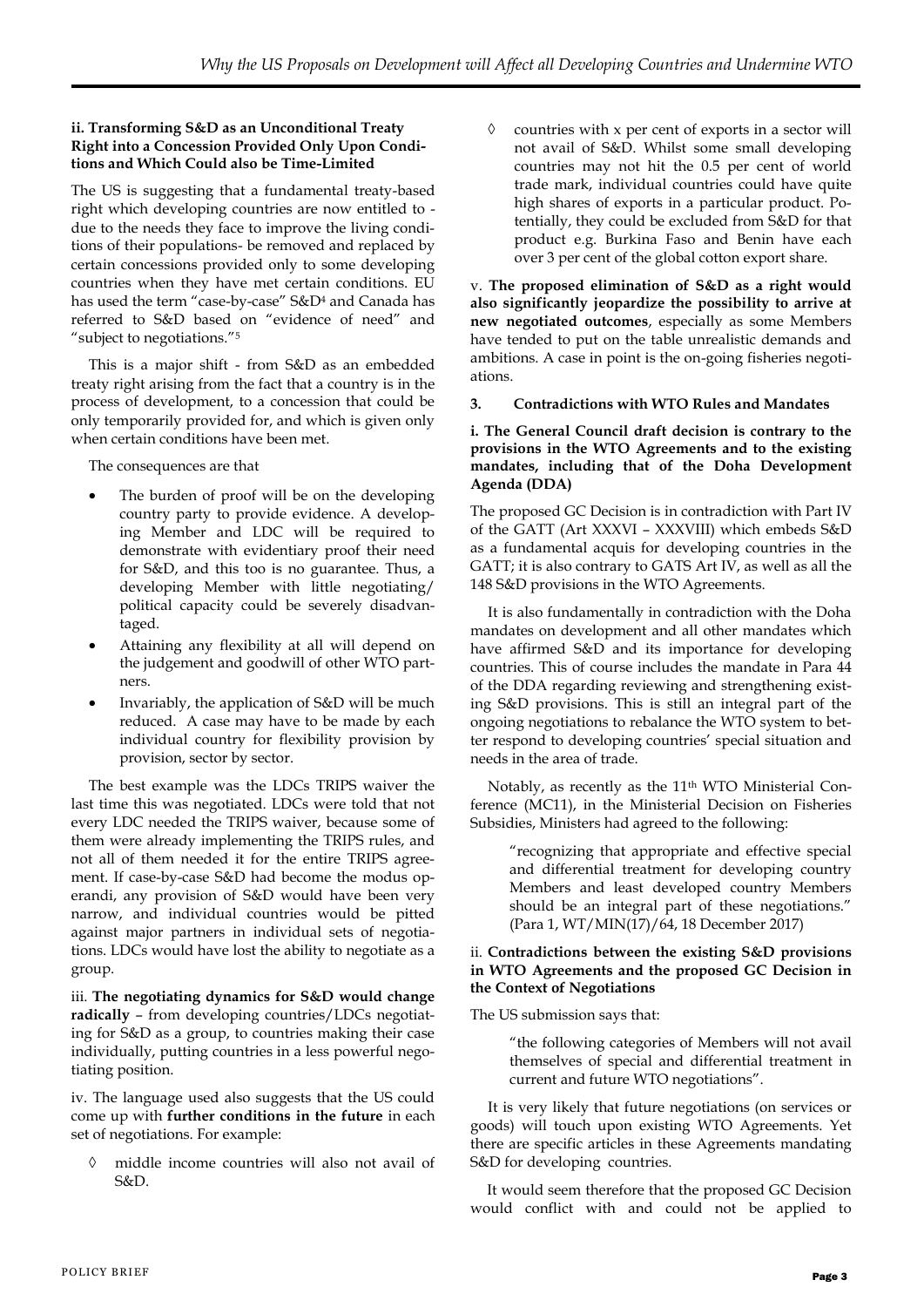negotiations that pertain to existing Agreements without an amendment of certain provisions in those Agreements. For instance, Art IV of the GATS says:

> "The increasing participation of developing country Members in world trade shall be facilitated through negotiated specific commitments, by different Members pursuant to Parts III and IV of this Agreement…".

#### **4. The US conditions are arbitrary - there is no justifiable basis for the conditions they have listed**

G20: G20 is not a trade grouping but a summit-level conference that was originally conceived to develop a collective response to the global financial crisis rather than to solve trade issues. G20 includes countries with major differences in their levels of development measured by a variety of socio-economic and human development indicators.

Level of income: Income level does not determine the level of development. Development necessarily means, inter alia, economic transformation/diversification, sustainability, food security, access to health care, absence of or reduced poverty levels. This is not the case for several of the high income developing countries.

Trade share: Being a major importer and/or exporter could be due to population size. It makes no sense to compare trade shares between a country with over a billion in population and another with a few hundred thousand. Further, dependence on imports does not necessarily indicate the level of development.

#### **5. The Proposed GC Decision Is a Clear Attempt to Bring About Institutional Changes that Divide Developing Countries**

The suggested GC Decision is highly divisive. This could be intended to set the stage for the WTO reform package proposed by some developed countries to be rolled out. At the heart of the WTO Reform agenda seems to be:

- for developed countries to maintain their dominant economic position including under new modalities of trade (e.g. e-commerce)
- an attempt to slow down technological catchingup and economic development, through the adoption of further WTO rules, such as on industrial subsidies, state owned enterprises and technology transfer.
- to enable proponents to adopt new WTO disciplines bypassing the consensus rule. This will undermine the very basis on which the **multilateral** trading system has been built up and, if implemented, may affect all Members big or small.

This reform agenda seems to be intended to finetune the WTO as an instrument that mandates a convergence of economic models, which would straightjacket developing countries' choice of strategies and policy instruments for industrial transformation, despite that developed countries themselves made their own choices and did not follow any particular policy prescriptions.

As noted by Harvard professor Dani Rodrik, "our trade rules have overreached. A fair world trade regime would recognise the value of diversity in economic models. It should seek a modus vivendi among these models, rather than tighter rules."<sup>6</sup>

#### **6. Removing S&D as an Entitlement will have ramifications beyond the WTO (e.g. UNFCCC negotiations, ODA, Development Financing)**

Removing S&D in the WTO for some developing countries altogether, and for others, removing it as a right and making it condition-dependent rather than available on the basis of a country's self-ascription as a developing country will set an important precedent. For example, it could water down the principle of "common but differentiated responsibility", a foundational principle in the UN-FCCC for developing countries, so that this principle only applies upon fulfilment of certain criteria.

The proposed drastic changes in S&D in the WTO may also lead to new conditionalities in other arenas – ODA, development financing, climate financing and lending etc. There could be unintended consequences which we may not now have contemplated. The result could be not only the loss of economic benefits but also policy space in various multilateral regimes, making the achievement of SDGs and development priorities more difficult.

#### **7. The issue of LDCs and Developing Countries**

There is no question that LDCs deserve the maximum flexibilities in the WTO system and that they should continue to do so. However, this does not mean that developing countries do not require flexibilities. They too have developmental challenges and require flexibilities.

#### **8. Developed countries have enjoyed "reverse S&D" with a large impact on their economies**

Developed countries have used their economic power to negotiate "reverse S&D" for themselves. By doing so, they have enjoyed significant policy space and flexibilities in important areas. There are numerous examples of "reverse S&D" in the UR Agreements which developed countries continue to benefit from. In fact, these "reverse S&D" have proven even more operational and impactful than the S&D provided to developing countries. The Aggregate Measurement of Support (AMS) entitlements in agriculture is only one example. The following is a nonexhaustive list:

- AMS entitlements allowing for enormous amounts of product-specific subsidies including for products which are exported.
- the Green Box (Annex 2 of the Agreement on Agriculture) on agriculture subsidies was tailored especially to developed country farm programmes where unlimited subsidies can be provided for.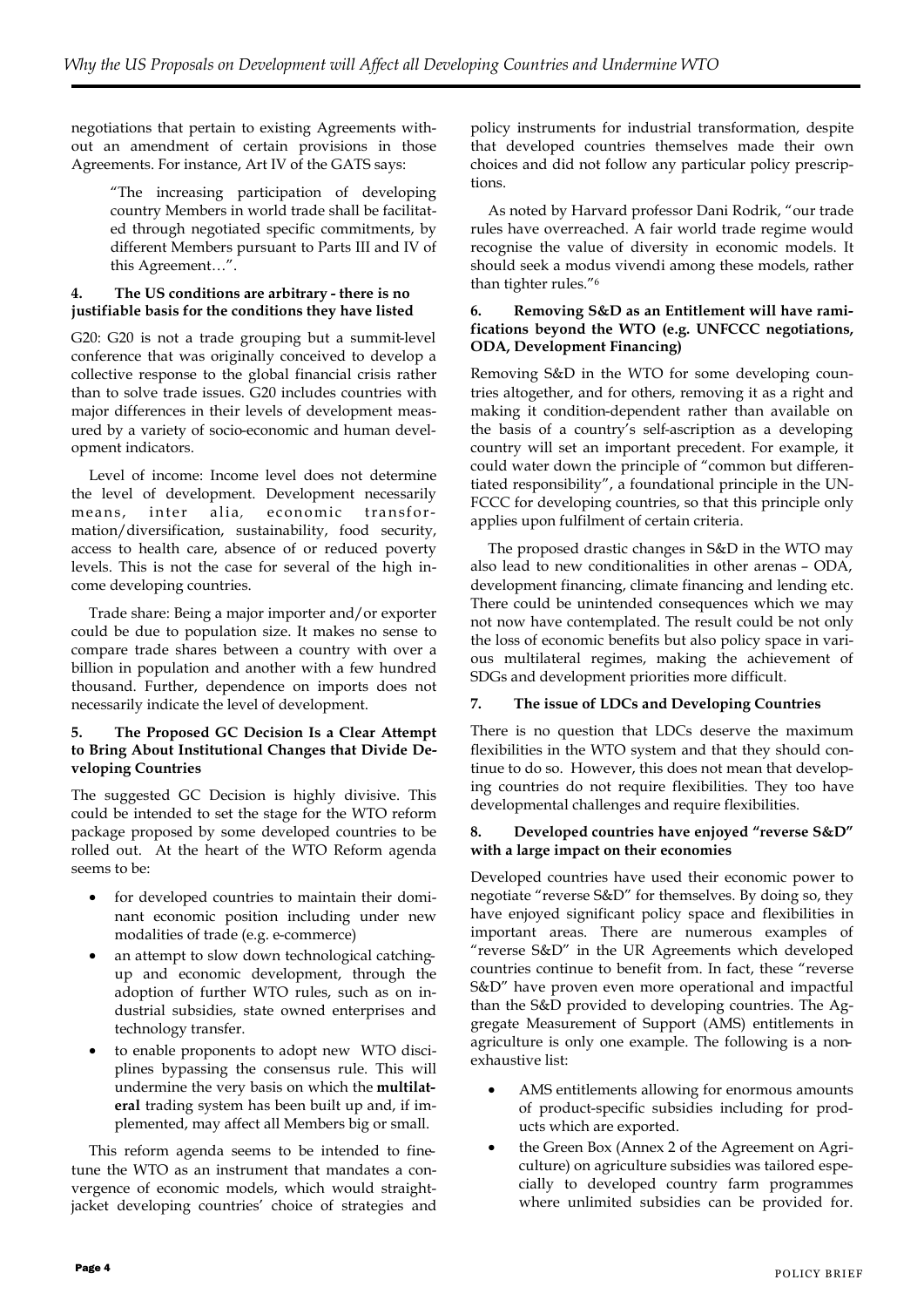Today US provides \$119 billion in the Green Box (88 per cent of their total domestic supports) and the EU 61 billion Euros (81 per cent of their total domestic supports).

- the Special Safeguard Provision (SSG) available to developed Members is not available to most developing Members. This is still being actively used today (e.g. US use of SSG for the entire year of 2015 against EU milk).
- tariff peaks and escalations.
- the types of subsidies developed countries use under the Agreement on Subsidies and Countervailing Measure (ASCM) enjoy more flexible treatment than the subsidies developing countries would tend to use.
- the GATS Agreement where concessions in the Uruguay Round went much further in Mode 3 (commercial presence) than in Mode 4 (movement of natural persons); and sectoral rules e.g. on telecommunications where developed countries had major interests.
- The Nairobi Decision on Export Competition under which export subsidies had to be eliminated with immediate effect, provided flexibilities for some developed Members (see footnote 4, WT/MIN(15)/45, 19 Dec 2015).

# **Conclusions**

1. The concept underpinning the US papers on development, including the commented GC draft decision is unacceptable as a basis for any further discussion in WTO. Engaging in a discussion on the proposed categories would be futile.

2. A change in S&D to the model suggested by the US (no S&D for some; S&D for others based on conditions and supply of evidence) would remove developing countries' treaty-unconditional right to S&D. It would be contrary to fundamental provisions in the Marrakesh Agreement, and to existing mandates including those in the DDA. This contradiction also poses legal questions regarding current and future negotiations, especially where they contradict standing articles in the WTO agreements.

3. S&D as an entitlement for all developing countries is a fundamental acquis to the multilateral trading system, without which many developing Members may not have joined the WTO. There is still a significant development (human and economic) divide between developed and developing Members (as evidenced in the China, India, South Africa, Venezuela, Laos, Bolivia, Kenya, Cuba, Central African Republic and Pakistan paper, WT/GC/W/765/Rev.2). All developing countries must be able to decide the pace of their adjustment to trade rules. Trade rules should not attempt to over-reach and constrain developing countries into economic models which are not of their own choice and adapted to their societies and governance

models. The WTO must not undermine each country's right to development. This is "an inalienable human right by virtue of which every human person and all peoples are entitled to participate in, contribute to, and enjoy economic, social, cultural and political development, in which all human rights and fundamental freedoms can be fully realized" (Article 1.1, UN Declaration on the Right to Development -1986).

\*\*\*\*\*

# **Annex 1: Country coverage of the criteria used in the US paper**

A. **WTO Members covered by Conditions i-iv of the US paper**

| Developed Coun-<br>tries                                                                                                      | <b>Developing Countries (34)</b>                                                                                                                                                                                                                                                                                                                                                                                                                                              |
|-------------------------------------------------------------------------------------------------------------------------------|-------------------------------------------------------------------------------------------------------------------------------------------------------------------------------------------------------------------------------------------------------------------------------------------------------------------------------------------------------------------------------------------------------------------------------------------------------------------------------|
| Australia<br>Canada<br>European Union<br>Iceland<br>Japan<br>New Zealand<br>Norway<br>Russian Federation<br>Switzerland<br>US | Antigua and Barbuda; Argentina;<br>Barbados; Brazil; Chile; Colombia;<br>Costa Rica; Israel; Mexico; Pana-<br>ma; Seychelles; South Africa; Trini-<br>dad and Tobago; Uruguay; Bah-<br>rain; Brunei Darussalam; China;<br>Hong Kong, China; India; Indone-<br>sia; Korea; Kuwait; Macao, China;<br>Malaysia; Oman; Philippines; Qa-<br>tar; Saudi Arabia; Separate Cus-<br>toms Territory of Taiwan, Penghu,<br>Kinmen and Matsu; Singapore;<br>Thailand; Turkey; United Arab |

Note: EU Member countries are not listed in this table.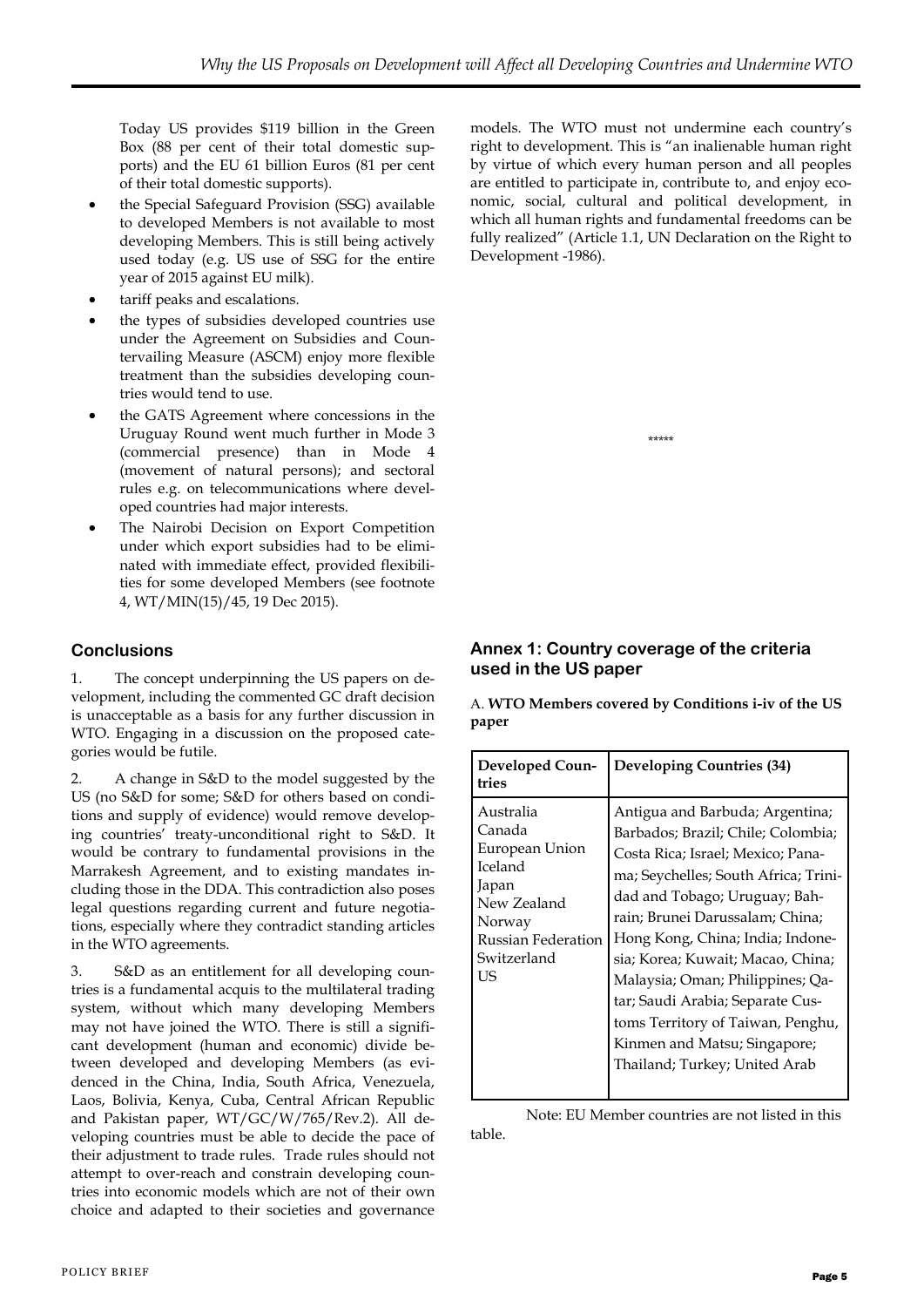# **Annex 1 (continued):**

**The WTO Members in black on this map are covered by the US communication WT/GC/W/764**



*Note*: Philippines is coloured dark grey in the map as it is considered a border case: it meets the criterion of 0.5% of world merchandise trade when rounding up its share to one digit (the US communication puts 0.5% as threshold not 0.50%).

*Source*: the sources for each condition used in the US communication are listed under the tables below

*Disclaimer*: the map is generated with www.mapchart.net and does not imply formal endorsement by South Centre.

#### **B. WTO Members covered by Condition i of the US paper: "i. A WTO Member that is a Member of the Organization for Economic Cooperation and Development (OECD), or a WTO Member that has begun the accession process to the OECD;"**

| <b>OECD Member Countries -</b> | <b>OECD Member Countries - EU</b> |                | <b>OECD Accession Candidates</b> |
|--------------------------------|-----------------------------------|----------------|----------------------------------|
| non EU                         |                                   |                | (approved)                       |
| Australia                      | Austria                           | Latvia         | Colombia                         |
| Canada                         | Belgium                           | Lithuania      | Costa Rica                       |
| Chile                          | Czechia                           | Luxembourg     |                                  |
| Iceland                        | Denmark                           | Netherlands    |                                  |
| Israel                         | Estonia                           | Poland         |                                  |
| Japan                          | Finland                           | Portugal       |                                  |
| Mexico                         | France                            | Slovakia       |                                  |
| New Zealand                    | Germany                           | Slovenia       |                                  |
| Norway                         | Greece                            | Spain          |                                  |
| South Korea                    | Hungary                           | Sweden         |                                  |
| Switzerland                    | Ireland                           | United Kingdom |                                  |
| Turkey                         | Italy                             |                |                                  |
| US.                            |                                   |                |                                  |

*Source*: OECD, <http://www.oecd.org/about/membersandpartners/list-oecd-member-countries.htm> (OECD membership) and [https://www.oecd.org/legal/accession-process.htm\(O](https://www.oecd.org/legal/accession-process.htm)ECD accession members).

*Note*: A WTO Member that has begun the accession process to the OECD' has been interpreted not to include countries that made a request to join the OECD not (yet) approved to formally start the accession process. Nonetheless, the concerned countries are covered under other criteria as well.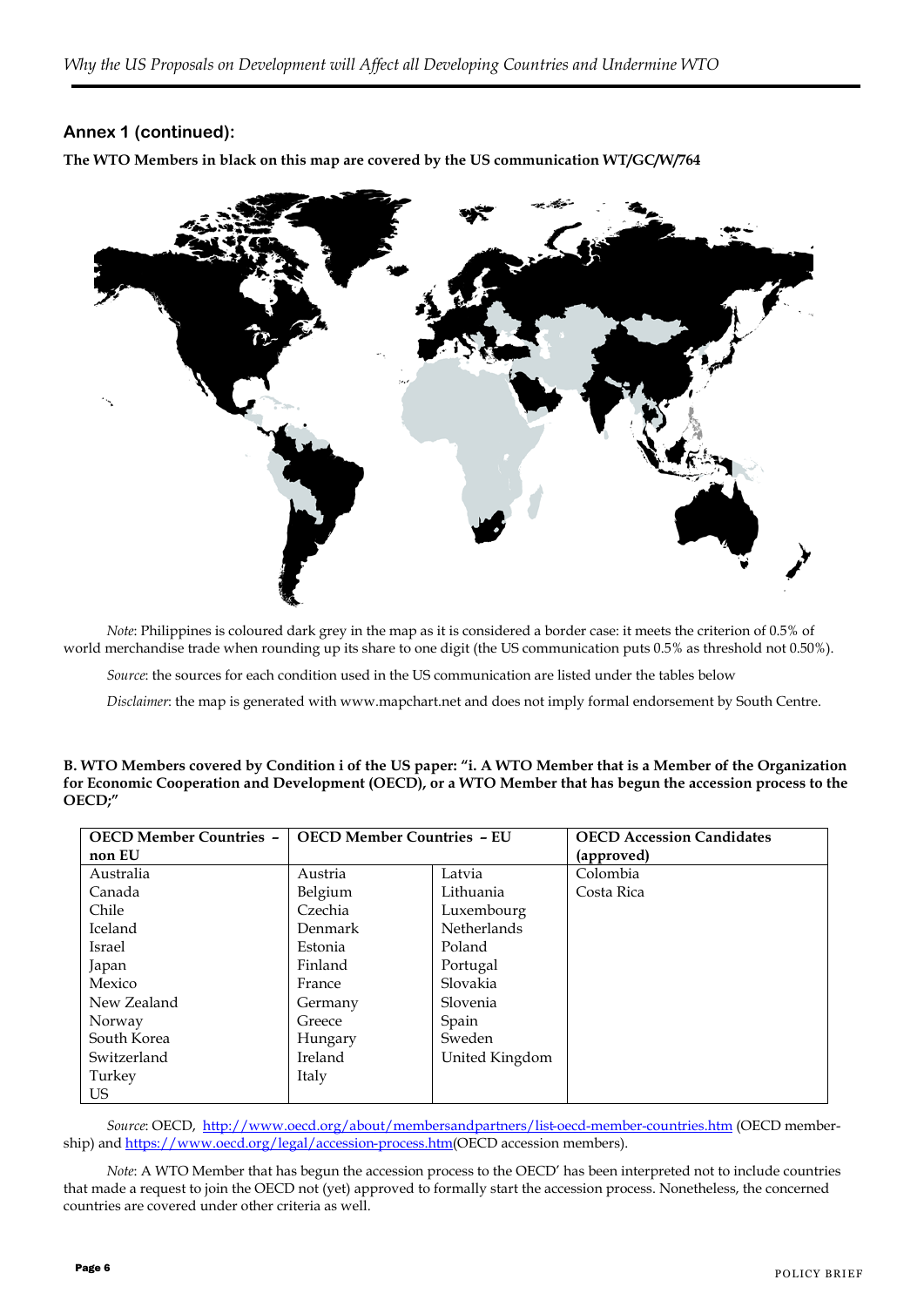|               | WTO Members covered by Condition ii of the US paper: "ii. A WTO Member that is a member of the Group |
|---------------|------------------------------------------------------------------------------------------------------|
| of 20 (G20);" |                                                                                                      |

| G20 Members - non-EU | G20 Members - EU |
|----------------------|------------------|
| Argentina            | European Union   |
| Australia            | Germany          |
| <b>Brazil</b>        | France           |
| Canada               | Italy            |
| China                | United Kingdom   |
| India                |                  |
| Indonesia            |                  |
| Japan                |                  |
| Mexico               |                  |
| Russia               |                  |
| Saudi Arabia         |                  |
| South Africa         |                  |
| South Korea          |                  |
| Turkey               |                  |
| US                   |                  |
|                      |                  |

*Source*: Eurostat, [https://ec.europa.eu/eurostat/statistics-explained/index.php/Glossary:Group\\_of\\_Twenty\\_](https://ec.europa.eu/eurostat/statistics-explained/index.php/Glossary:Group_of_Twenty_(G20)) [\(G20\).](https://ec.europa.eu/eurostat/statistics-explained/index.php/Glossary:Group_of_Twenty_(G20))

**D. WTO Members covered by Condition iii of the US paper: "iii. A WTO Member that is classified as a "high income" country by the World Bank"**

| High Income - non EU |                      | High Income - EU |                    |
|----------------------|----------------------|------------------|--------------------|
| Antigua and Barbuda  | Macao, China         | Austria          | Italy              |
| Argentina            | New Zealand          | Belgium          | Latvia             |
| Australia            | Norway               | Croatia          | Lithuania          |
| Bahrain, Kingdom of  | Oman                 | Cyprus           | Luxembourg         |
| Barbados             | Panama               | Czechia          | Malta              |
| Brunei Darussalam    | Qatar                | Denmark          | <b>Netherlands</b> |
| Canada               | Seychelles           | Estonia          | Poland             |
| Chile                | Singapore            | Finland          | Portugal           |
| Hong Kong, China     | Switzerland          | France           | Slovakia           |
| Iceland              | Chinese Taipei       | Germany          | Slovenia           |
| Israel               | Trinidad and Tobago  | Greece           | Spain              |
| Japan                | United Arab Emirates | Hungary          | Sweden             |
| Korea, Republic of   | Uruguay              | Ireland          | United Kingdom     |
| Kuwait, the State of |                      |                  |                    |
|                      |                      |                  |                    |

*Source*: World Bank, [https://datahelpdesk.worldbank.org/knowledgebase/articles/906519-world-bank](https://datahelpdesk.worldbank.org/knowledgebase/articles/906519-world-bank-country-and-lending-groups)[country-and-lending-groups.](https://datahelpdesk.worldbank.org/knowledgebase/articles/906519-world-bank-country-and-lending-groups)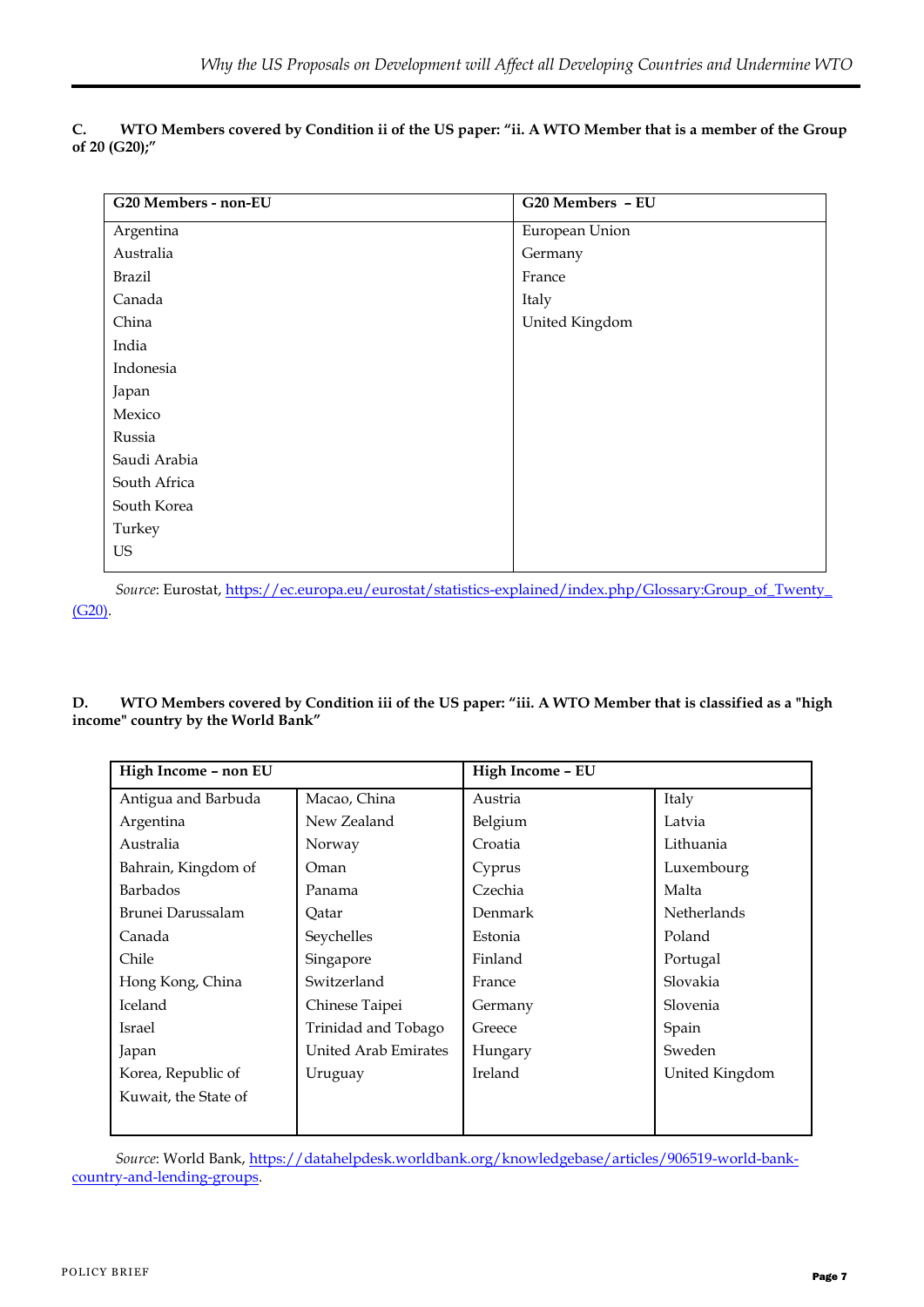## **E. WTO Members covered by Condition iv of the US paper: "iv. A WTO Member that accounts for no less than 0.5 per cent of global merchandise trade (imports and exports)."**

## **Table – Share in world trade (%)**

| <b>Territory</b>         | Export<br>(USD<br>bln) | Import<br>(USD<br>bln) | Trade<br>(USD<br>bln) | <b>Share</b><br>in<br>world<br>trade<br>$(^{0}/_{0})$ | <b>Territory</b>            | Export<br>(USD<br>bln) | Import<br>(USD<br>bln) | Trade<br>(USD<br>bln) | <b>Share</b><br>in<br>world<br>trade<br>$(^{0}/_{0})$ |
|--------------------------|------------------------|------------------------|-----------------------|-------------------------------------------------------|-----------------------------|------------------------|------------------------|-----------------------|-------------------------------------------------------|
| World                    | 17,730                 | 18,024                 | 35,754                | 100.00%                                               | Australia                   | 231                    | 229                    | 459                   | 1.28%                                                 |
| China                    | 2,263                  | 1,842                  | 4,105                 | 11.48%                                                | Viet Nam                    | 214                    | 212                    | 426                   | 1.19%                                                 |
| <b>US</b>                | 1,547                  | 2,410                  | 3,956                 | 11.07%                                                | Malaysia                    | 218                    | 195                    | 413                   | 1.16%                                                 |
| Germany                  | 1,448                  | 1,167                  | 2,615                 | 7.31%                                                 | <b>Turkey</b>               | 157                    | 234                    | 391                   | 1.09%                                                 |
| Japan                    | 698                    | 672                    | 1,370                 | 3.83%                                                 | <b>Brazil</b>               | 218                    | 157                    | 375                   | 1.05%                                                 |
| Netherlands              | 652                    | 574                    | 1,226                 | 3.43%                                                 | Saudi<br>Arabia             | 218                    | 131                    | 349                   | 0.98%                                                 |
| France                   | 535                    | 625                    | 1,160                 | 3.24%                                                 | Austria                     | 168                    | 176                    | 344                   | 0.96%                                                 |
| Hong Kong,<br>China      | 550                    | 590                    | 1,140                 | 3.19%                                                 | <b>Czech Re-</b><br>public  | 180                    | 162                    | 342                   | 0.96%                                                 |
| <b>United</b><br>Kingdom | 445                    | 644                    | 1,089                 | 3.05%                                                 | Indonesia                   | 169                    | 157                    | 325                   | 0.91%                                                 |
| Korea                    | 574                    | 478                    | 1,052                 | 2.94%                                                 | Sweden                      | 153                    | 154                    | 307                   | $0.86\%$                                              |
| Italy                    | 506                    | 453                    | 959                   | 2.68%                                                 | Ireland                     | 137                    | 87                     | 223                   | 0.62%                                                 |
| Canada                   | 421                    | 442                    | 863                   | 2.41%                                                 | Hungary                     | 114                    | 107                    | 221                   | 0.62%                                                 |
| Mexico                   | 409                    | 432                    | 842                   | 2.35%                                                 | Denmark                     | 103                    | 93                     | 195                   | 0.55%                                                 |
| Belgium                  | 430                    | 403                    | 833                   | 2.33%                                                 | South Africa                | 89                     | 101                    | 190                   | 0.53%                                                 |
| India                    | 298                    | 447                    | 746                   | 2.09%                                                 | Norway                      | 102                    | 83                     | 185                   | 0.52%                                                 |
| Singapore                | 373                    | 328                    | 701                   | 1.96%                                                 | <b>Slovak Re-</b><br>public | 85                     | 83                     | 168                   | 0.47%                                                 |
| Spain                    | 321                    | 351                    | 671                   | 1.88%                                                 | Philippines                 | 63                     | 98                     | 162                   | 0.45%                                                 |
| <b>UAE</b>               | 360                    | 268                    | 628                   | 1.76%                                                 | Romania                     | $71\,$                 | 85                     | 156                   | $0.44\%$                                              |
| Russian<br>Federation    | 353                    | 238                    | 591                   | 1.65%                                                 | Portugal                    | 62                     | 78                     | 140                   | 0.39%                                                 |
| Chinese<br>Taipei        | 317                    | 259                    | 577                   | $1.61\%$                                              | Finland                     | 68                     | 70                     | 138                   | 0.39%                                                 |
| Switzerland              | 300                    | 269                    | 568                   | 1.59%                                                 | Chile                       | 68                     | 65                     | 133                   | 0.37%                                                 |
| Poland                   | 231                    | 230                    | 461                   | 1.29%                                                 | Argentina                   | 58                     | 67                     | 125                   | 0.35%                                                 |
| Thailand                 | 237                    | 223                    | 459                   | 1.29%                                                 |                             |                        |                        |                       |                                                       |

*Source*: WTO World Trade Statistics 2018, table A6, tabsheet 'List of economies', [https://www.wto.org/english/res\\_e/statis\\_e/wts2018\\_e/wts18\\_toc\\_e.htm.](https://www.wto.org/english/res_e/statis_e/wts2018_e/wts18_toc_e.htm)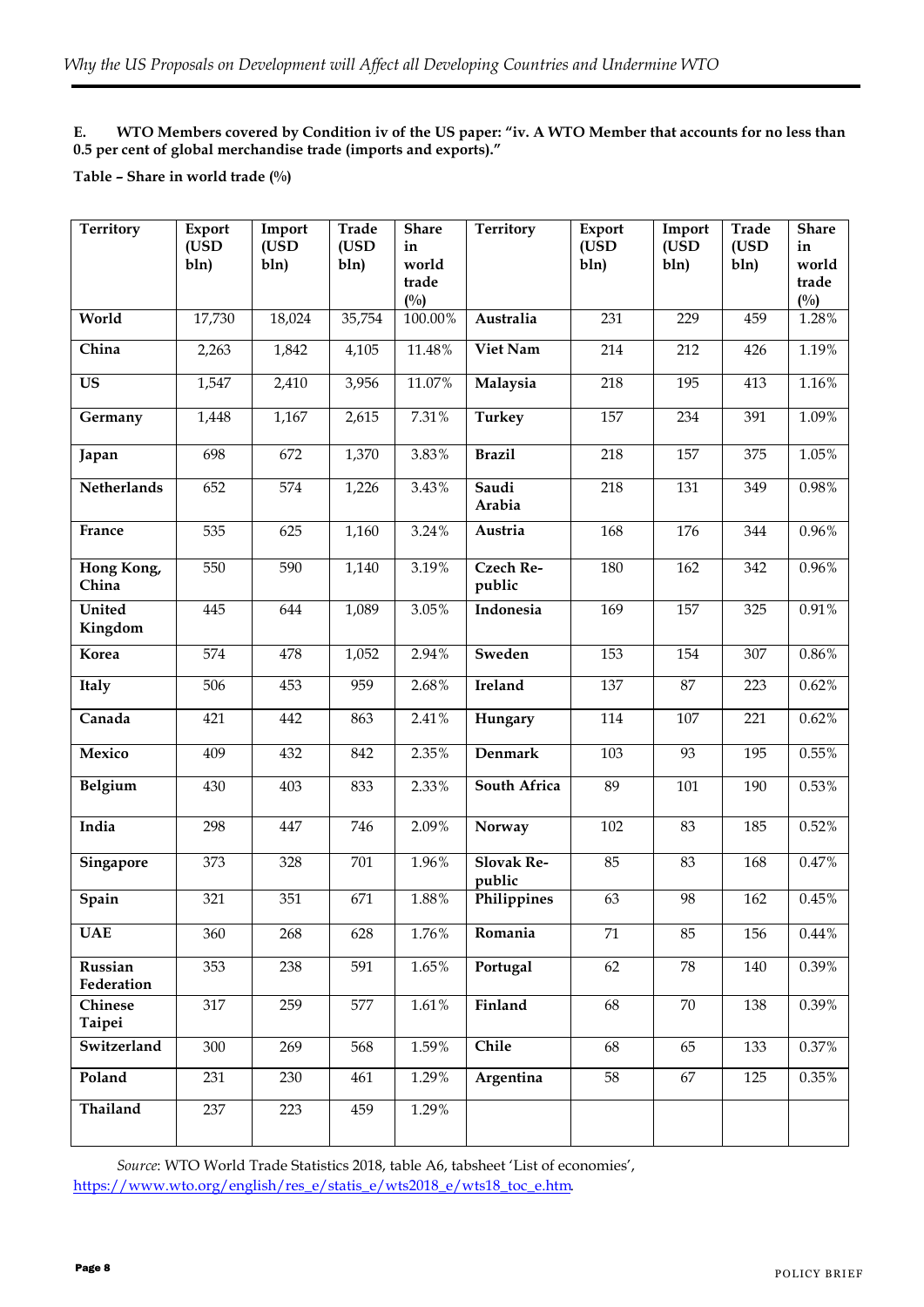# **Annex 2: GDP per capita**



**GDP per capita in current US\$ of selected countries and country groups 1980-2017**

# **Annex 3: UNDP Human Development Index**



**Graph: Human Development Index values, by country grouping, 1990–2017**

*Source*: UNDP Human Development Report, 2018 Statistical Update, Figure 3 at page 3, [http://hdr.undp.org/](http://hdr.undp.org/en/2018-update/download) [en/2018-update/download.](http://hdr.undp.org/en/2018-update/download)

*Source*: World Bank*,* <https://data.worldbank.org/indicator/NY.GDP.PCAP.CD>*.*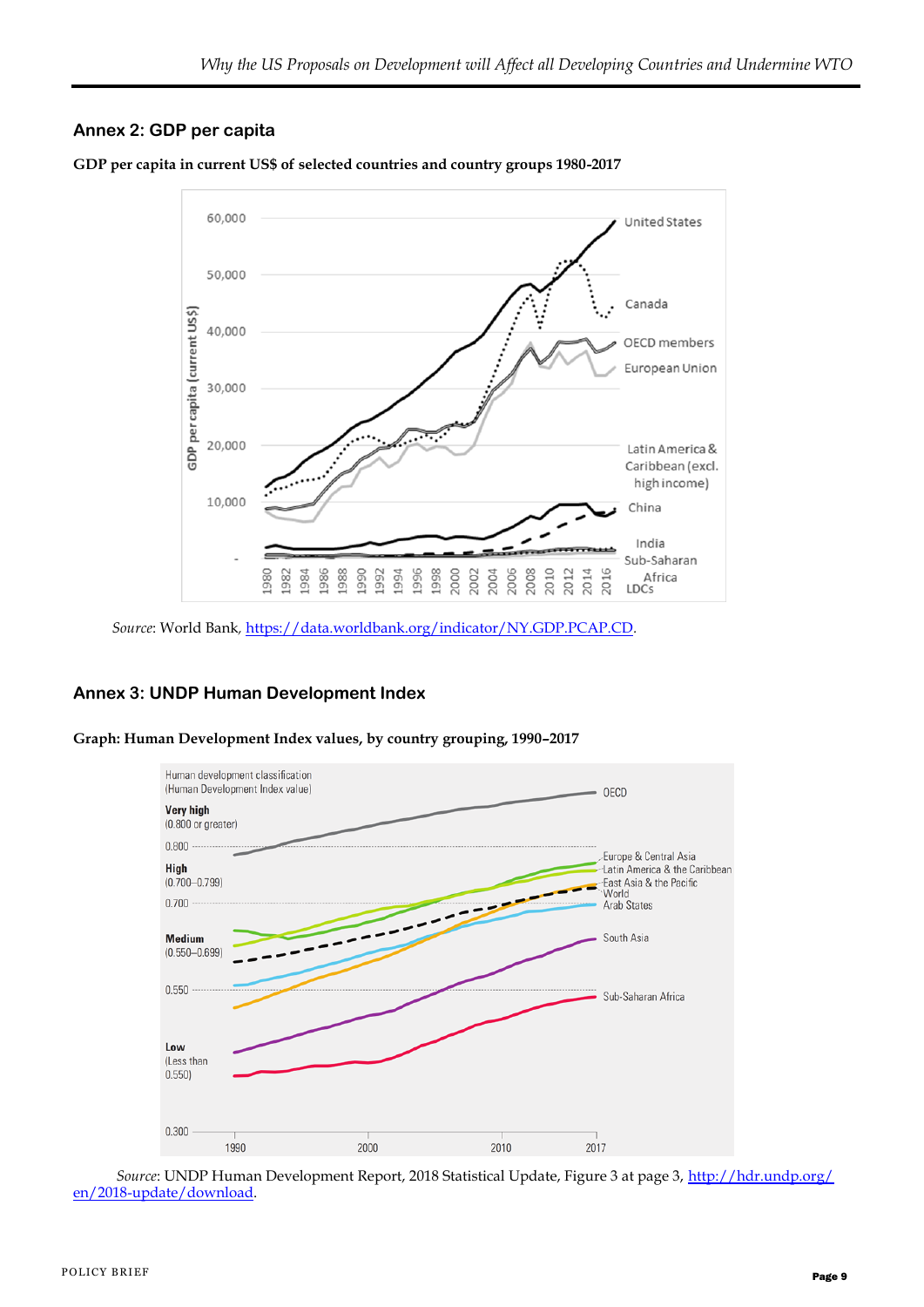| Human Development Index Ranks 2018:<br>some examples |                                    | 118 | Bolivia (Plurinational State of) |
|------------------------------------------------------|------------------------------------|-----|----------------------------------|
|                                                      |                                    | 119 | Palestine, State of              |
| 73                                                   | Cuba                               | 120 | Iraq                             |
| 74                                                   | Mexico                             | 121 | El Salvador                      |
| 75                                                   | Grenada                            | 122 | Kyrgyzstan                       |
| 76                                                   | Sri Lanka                          | 123 | Morocco                          |
| 77                                                   | Bosnia and Herzegovina             | 124 | Nicaragua                        |
| 78                                                   | Venezuela (Bolivarian Republic of) | 125 | Cabo Verde                       |
| 79                                                   | Brazil                             | 125 | Guyana                           |
| 80                                                   | Azerbaijan                         | 127 | Guatemala                        |
| 80                                                   | Lebanon                            | 127 | Tajikistan                       |
| 80                                                   | The former Yugoslav Republic of    | 129 | Namibia                          |
| 83                                                   | Armenia                            |     |                                  |
| 83                                                   | Thailand                           | 130 | India                            |
| 85                                                   | Algeria                            | 131 | Micronesia (Federated States of) |
|                                                      | China                              | 132 | <b>Timor-Leste</b>               |
| 86                                                   |                                    | 133 | Honduras                         |
|                                                      |                                    |     |                                  |

*Source*: UNDP Human Development Report, 2018 Statistical Update, Table 2. Human Development Index Trends, 1990-2017, [http://hdr.undp.org/en/composite/trends.](http://hdr.undp.org/en/composite/trends)

#### **Endnotes**

<sup>1</sup>UN World Population Prospects 2017, estimates for 2019 medium variant, available at

[https://population.un.org/wpp/Download/Standard/Popu](https://population.un.org/wpp/Download/Standard/Population/) [lation/.](https://population.un.org/wpp/Download/Standard/Population/)

<sup>2</sup> These are: Antigua and Barbuda; Argentina; Barbados; Brazil; Chile; Colombia; Costa Rica; Israel; Mexico; Panama; Seychelles; South Africa; Trinidad and Tobago; Uruguay; Bahrain; Brunei Darussalam; China; Hong Kong, China; India; Indonesia; Korea; Kuwait; Macao, China; Malaysia; Oman; Philippines; Qatar; Saudi Arabia; Separate Customs Territory of Taiwan, Penghu, Kinmen and Matsu; Singapore; Thailand; Turkey; United Arab Emirates; Viet Nam.

<sup>3</sup>WT/GC/W/765/Rev.2 2019 'The Continued Relevance of Special and Differential Treatment in Favour of Developing Members to Promote Development and Ensure Inclusiveness', Communication by China, India, South Africa and the Bolivarian Republic of Venezuela, Lao People's Democratic Republic, Plurinational State of Bolivia, Kenya and Cuba, Central African Republic and Pakistan, 4 March.

<sup>4</sup> See EU 'Concept Paper: WTO Modernisation – Introduction to Future EU Proposals', September 2018

[http://trade.ec.europa.eu/doclib/docs/2018/september/tradoc](http://trade.ec.europa.eu/doclib/docs/2018/september/tradoc_157331.pdf) [\\_157331.pdf.](http://trade.ec.europa.eu/doclib/docs/2018/september/tradoc_157331.pdf)

<sup>5</sup> See Canada's paper, 'Strengthening and Modernizing the WTO: Discussion Paper', JOB/GC/201, 24 September 2018.

<sup>6</sup> Rodrik, D., 2018 'The WTO Has Become Dysfunctional', Financial Times, 5 August.